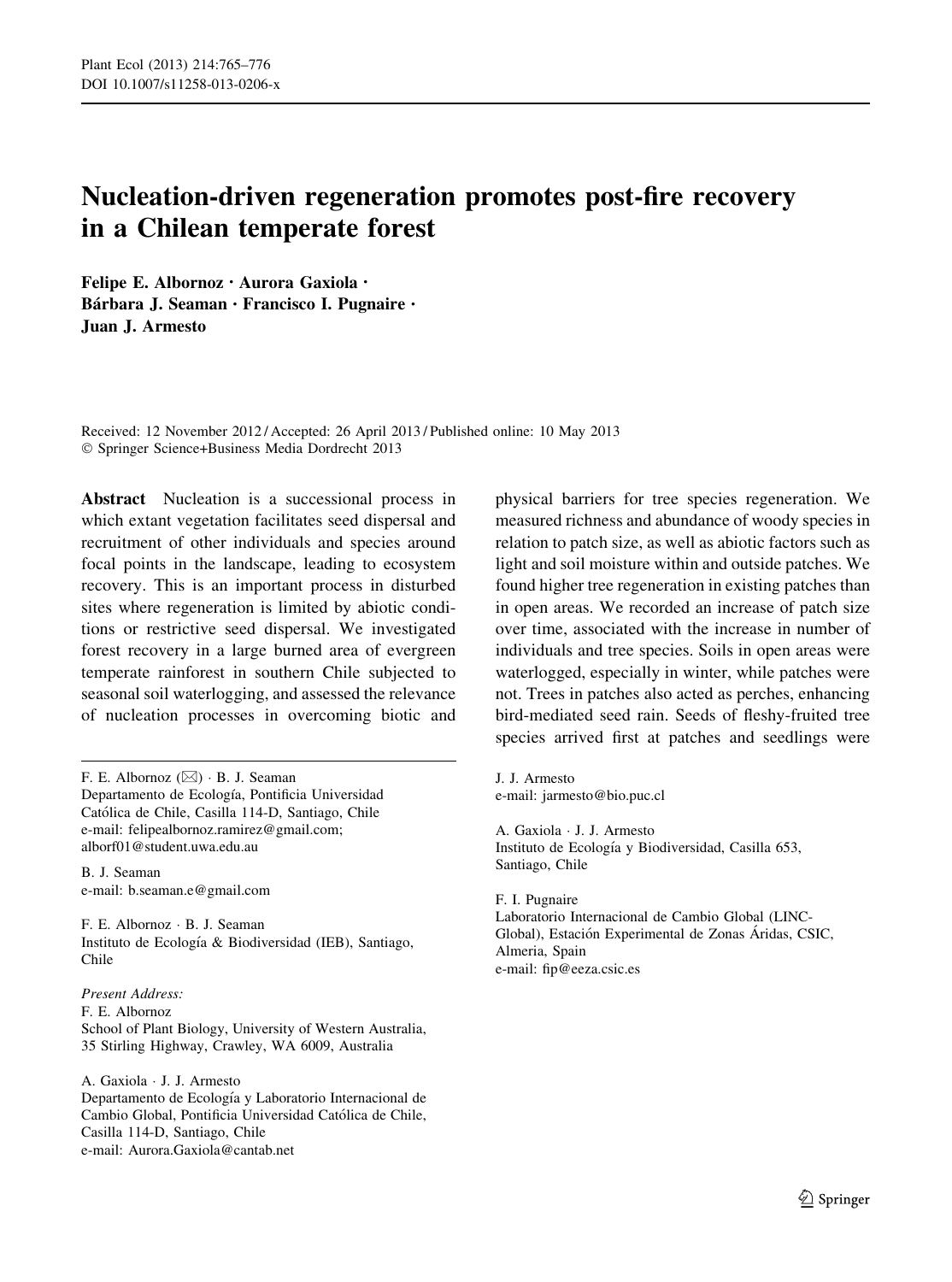more frequent in smaller, younger patches, while the number of seedlings of trees with wind-dispersed seeds increased in larger, older patches. Our study shows that woody species seem incapable of recruiting in open and waterlogged soils and depend strongly on extant vegetation patches to establish. In this firedisturbed evergreen temperate forest regeneration occurs via nucleation, where new individuals contribute to a centrifugal kind of patch growth.

Keywords Dispersal syndrome - Facilitation - Forest fire · Nurse plant · Perch effect · Restoration · Soil waterlogging - Temperate rainforest

## Introduction

Nucleated regeneration is a specific process of succession whereby plants in circumscribed areas facilitate colonization by late-successional species due to locally enhanced soil, water, or light conditions, as well as by accumulation of seeds and seedlings (Yarranton and Morrison [1974;](#page-11-0) Rubio-Casal et al. [2001;](#page-10-0) Franks [2003](#page-10-0)). Nucleation, and facilitation in general, may enhance species colonization and establishment in areas where succession is arrested or severely impaired by physical or biotic constraints (Bertness and Callaway [1994\)](#page-10-0). For example, in low resource environments such as salt marshes, where environmental conditions in the open (i.e., high salinity and low soil pH) hamper survival and establishment of late-successional species such as Salicornia ramosissima, which can only survive under Arcthrocnemum macrostachyum (Rubio-Casal et al. [2001\)](#page-10-0), nucleation occurs when Salicornia individuals grow around Arcthrocnemum forming large patches where further Salicornia individuals can establish (Rubio-Casal et al. [2001](#page-10-0)). Similarly, nucleation has been observed following anthropogenic disturbance, where remnant vegetation promotes species establish-ment (Verdú and García-Fayos [1996;](#page-11-0) Pausas et al. [2006;](#page-10-0) Schlawin and Zahawi [2008](#page-10-0)). Pausas et al. ([2006\)](#page-10-0) showed that in old, abandoned fields remnant trees act as ''nuclei,'' providing perches that promote recruitment of bird-dispersed species (see also McDonnell and Stiles [1983](#page-10-0); Guevara et al. [1986](#page-10-0)). Moreover, canopy species had positive effects on seed germination and seedling establishment, thus remnant vegetation can have a significant role on ecosystem recovery with long-lasting effects, which may spread over the entire landscape (Corbin and Holl [2012\)](#page-10-0).

Perch effects, and positive effects of canopy species on germination and establishment of seedlings, have been identified as key processes promoting ecosystem regeneration via nucleation, especially after humaninduced disturbances (Pausas et al. [2006](#page-10-0); Milton et al. [2007;](#page-10-0) Schlawin and Zahawi [2008](#page-10-0); Kinhal and Partha-sarathy [2010](#page-10-0)). Holl et al. [\(2000](#page-10-0)), for instance, found significant differences between both dispersal syndromes under the canopy of scattered remnant individuals of tropical woody species in an abandoned pasture in Costa Rica. This study also showed that seedling growth was higher under remnant trees than in open areas, which fostered vegetation recovering through nucleation. In a Mediterranean forest in Spain, Verdú and García-Fayos [\(1996](#page-11-0)) found that isolated remnant trees not only promoted seedling establishment under their canopies, but also acted as regeneration foci by enhancing seed accretion and seedling establishment particularly of bird-dispersed species. Therefore, during nucleated regeneration at least two mechanisms are operating simultaneously, facilitation and perch effect, although the relative importance of each in different landscapes has not been assessed (but see Pausas et al. [2006\)](#page-10-0).

The importance of nucleation processes has been explored mainly in systems where plant growth is limited by low resource availability and the relevance of facilitative interactions has been for long acknowl-edged (Tewksbury and Lloyd [2001](#page-10-0); Gómez-Aparicio [2009\)](#page-10-0). Bertness and Callaway ([1994](#page-10-0)) hypothesized that competitive interactions would be more relevant under high resource availability, whereas under more extreme environmental conditions with low resource supply facilitative interactions would be more common. This hypothesis, known as the ''stress gradient hypothesis,'' has been supported by several studies (Kawai and Tokeshi [2007](#page-10-0); Armas et al. [2011](#page-9-0); Baribault and Kobe [2011](#page-10-0); He et al. [2013](#page-10-0)). For example, Holzapfel et al. ([2006\)](#page-10-0) found along an aridity gradient that positive plant interactions decreased with increasing rainfall. In less stressful environments, the role of positive interactions is considered less important in structuring ecosystems, although recent studies have highlighted the importance of facilitative interactions for seedling survival and establishment in temperate rainforests (Gaxiola et al. [2008](#page-10-0); Bustamante-Sánchez et al. [2011\)](#page-10-0).

In areas of Chiloé Island, where the canopy of temperate forests has been removed by fire or logging,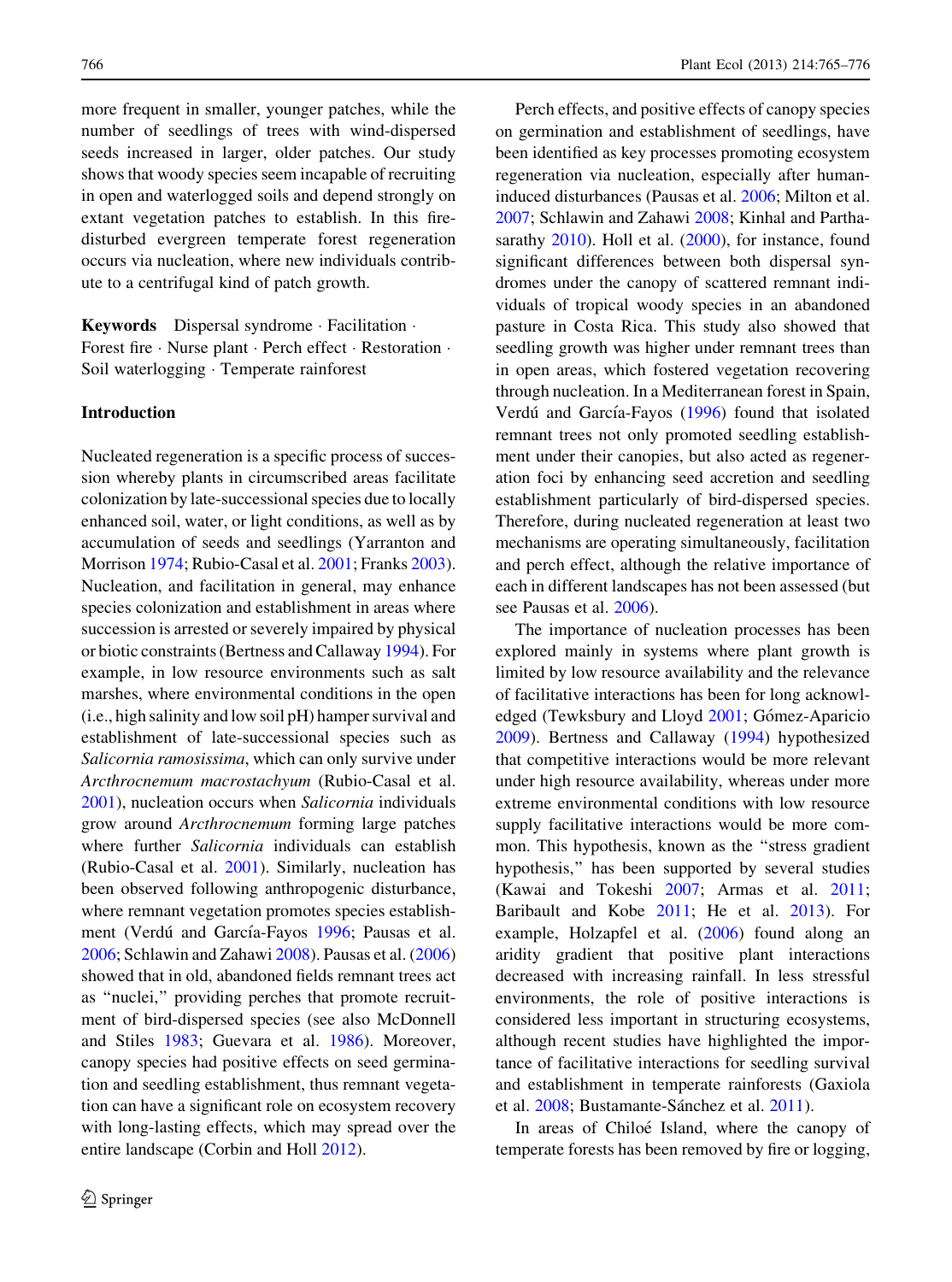soils often become waterlogged due to reduced canopy interception and evapotranspiration, which diminishes the chances of tree seedling establishment (Díaz and Armesto,  $2007$ ; Díaz et al.  $2007$ ). This is due to the fact that fires are not a natural disturbance and the native flora lacks adaptations to regenerate after fire disturbance, and hence forest recovery can be greatly impaired and must rely largely on seed inputs (Carmona et al. [2002](#page-10-0)). Hence, in human-disturbed sites over poorly drained soils tree regeneration is often constrained to elevated surfaces, such as remnant logs or Sphagnum mounds (Lusk [1995](#page-10-0); Díaz and Armesto [2007\)](#page-10-0). Also, in Chilean temperate rain forests fruiteating birds play a key role in forest regeneration by transporting seeds to forest margins, tree-fall gaps, and open areas (Armesto et al. [2001](#page-10-0)). Furthermore, a high proportion (i.e.,  $>70 \%$ ) of tree species have fleshy fruits with seeds disseminated by birds. Wind-dispersed species are present in much lower proportion in the canopy of these temperate forests compared to forests in the northern hemisphere (Armesto and Rozzi [1989;](#page-9-0) Willson et al. [1989](#page-11-0)).

Here we test the existence of a nucleated tree regeneration process following anthropogenic forest fire in a temperate southern Chilean forest. After loss of the tree canopy the disturbed area becomes seasonally waterlogged, and, therefore, we explore the hypothesis that nucleation around mounds and remnant vegetation is the primary mechanism behind the forest recovery process. We hypothesize that "legacies" (e.g., surviving trees, logs, and stumps) from the original forest enhance seed accumulation and facilitate seedling survival by providing safe sites in an otherwise unsuitable environment for recruitment in order to promote a nucleated forest recovery. Our specific goals were to (1) identify the cooccurrence of perch and facilitation processes as potential mechanisms of nucleation, and (2) assess abiotic conditions that may be promoting a patchy ecosystem regeneration.

## Materials and methods

### Study area

The study was conducted in a 50-year-old post manmade fire (Holz and Veblen [2011](#page-10-0)) successional area of ca. 5 ha at Senda Darwin Biological Station (SDBS;

Fig. [2](#page-5-0)) in northern Chiloé Island, Chile  $(41^{\circ}50^{\circ} \text{ S};$ Fig. 1), about 20 km north of Ancud. The current landscape in this part of the island has been shaped by widespread use of fire to clear land for pastures and farming during the past century, followed by the removal of firewood (Willson and Armesto [1996](#page-11-0); Carmona et al. [2002\)](#page-10-0), generating large areas of waterlogged soils and seemingly arrested succession similar to our study site. Current vegetation is a mosaic of deforested areas and remnant fragments of Valdivian and North-Patagonian evergreen broad-leaved rainforests, which includes a mixture of conifer and angiosperm trees with different seed dispersal modes. The canopy is dominated by Podocarpus nubigena (Podocarpaceae), Drimys winteri (Winteraceae), and Nothofagus nitida (Nothofagaceae), with an understorey of Tepualia stipularis and other Myrtaceous tree species (Gutiérrez et al.  $2004$ ). The climate is wet-temperate with strong oceanic influence (Di Castri and Hajek [1976](#page-10-0)) and mean annual precipitation of 2,000–2,500 mm; mean minimum and maximum monthly temperatures are  $3 \text{ °C}$  in July and  $17 \text{ °C}$  in January, respectively (SDBS, meteorological records 1999–2007). Soils are primarily *n*adis, characterized by an impermeable hardpan at ca. 50–60 cm depth (Veith and Garleff [1996](#page-11-0)), which results in a shallow water table and water-saturated soils in winter (June–August), especially in logged or burned areas subjected to lower evapotranspiration rates (Díaz and Armesto [2007\)](#page-10-0).



Fig. 1 Study area at Senda Darwin Biological Station (SDBS; black arrow), northern Chiloé Island, Chile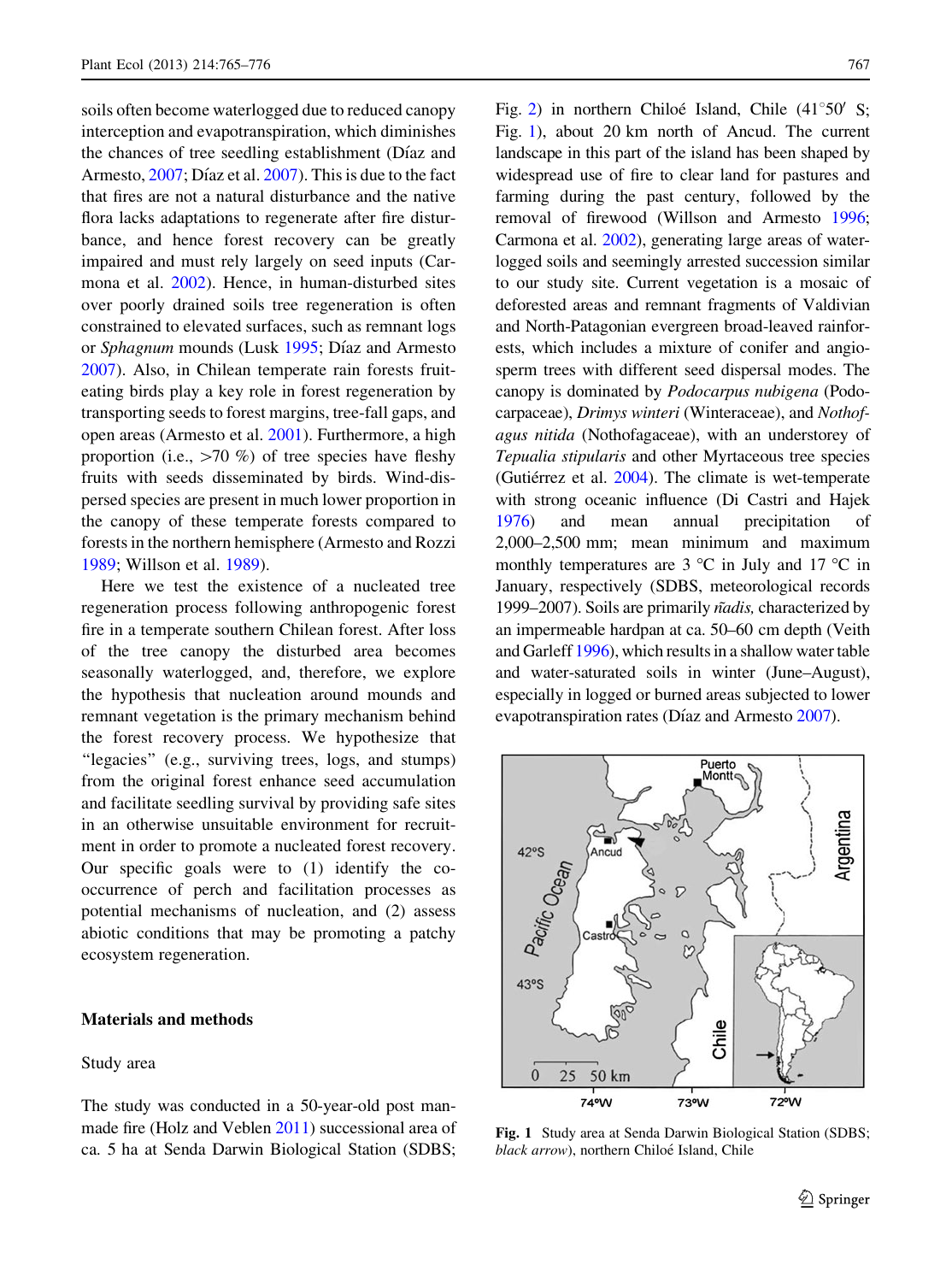### Characterization of post-fire forest recovery

To assess whether post-fire forest recovery occurred via nucleated regeneration, we measured tree species composition under remnant tree patches and in the surrounding open areas. We sampled forest patches present within a five-hectare area (about 10 % of the burned area) and recorded each patch's area, species composition, age of individual trees, as well as abiotic conditions inside and outside patches. We defined a patch as a conspicuous aggregation of trees of any age with at least one tree taller than 2 m and a diameter at breast height greater than 5 cm. We distinguished a patch in a successional shrubland matrix as a group of trees without other trees present within a surrounding ring of one meter. The surrounding ring was established from the projected canopy crown of all the trees composing the patch. We categorized patches by size in three groups of equal patch numbers; small  $(0.4-8.0 \text{ m}^2)$ , medium  $(8.1-19.9 \text{ m}^2)$ , and large  $(20.0-146.0 \text{ m}^2)$ . This categorization was used in order to keep approximately the same sample size of patches in each size category for statistical purposes.

Vegetation under patches and in the surrounding matrix was dominated by low ferns—Blecchnum pennamarina and Gleichenia spp., prostrated bushes such as Gaultheria mucronata and Myrteola numularia, and occasional taller shrubs of Baccharis magellanica. To estimate the area occupied by tree patches we measured the maximum diameter beneath the tree crowns and its perpendicular and calculated the area using the formula of an ellipse. The tree having the largest DBH was considered the oldest in the patch, henceforth referred to as the focal tree. We used the basal area of the focal tree as *proxy* for patch age, based on reported correlations between DBH and age for tree species in the same forest (Gutiérrez et al. [2004\)](#page-10-0).

We classified trees in age classes as follows. A tree was classified as "*adult*" when taller than 2 m and with DBH $>$ 5 cm; "juveniles" were 1–2 m tall, with a DBH  $\leq$ 5 cm; "saplings" were all woody plants between 30 cm and 1 m in height; and "seedlings" were regenerating individuals smaller than 30 cm. Tree species found in patches are summarized in Table [1.](#page-4-0) For non-tree species only the presence was recorded (see Appendix Table [2](#page-9-0)). Additionally, we quantified tree recruitment in the disturbed area by counting all tree seedlings and saplings present every 50 cm along eight 50-m-long transects. Six transects were established from east to west and two from south to north in the entire disturbed area (Fig. [2](#page-5-0)). We recorded whether each recruiting trees were present in open areas between patches or within patches, and whether seedlings or saplings found in transects were growing on an elevated substrate (e.g., logs or stumps) or on bare soil.

Perch effect and environmental conditions

We defined ''perch'' effect as the facilitative role of the tallest tree present in a patch on the recruitment of bird-dispersed species. To evaluate its role as perch, we correlated height of the tallest tree with the total number of seedlings and saplings recorded in that patch. To avoid confusions between perch effect and passive seed rain we removed from the database all seedlings that had an adult of the same species within the same patch. To evaluate temporal differences in colonization between different seed dispersal syndromes, we calculated the ratio between bird- and wind-dispersed species (DIS index hereafter) for each patch. By only using number of species we ensured that the arrival of every new species came from outside the respective patch.

To test whether patches exerted a positive influence on tree species regeneration and establishment, we calculated the Relative interaction index (RII, sensu Armas et al. [2004](#page-9-0)) as a function of tree seedlings inside and outside patches. For each 50-m transect we assigned sample points to open areas or to small, medium, and large patches and then calculated the RII for each patch category (i.e., small, medium, and large). We used the equation  $\text{RII} =$  (seedlings inside patches - seedlings in open area)/(seedlings inside  $patches + seedlings$  in open area).

Finally, we measured environmental conditions inside and outside patches, including the fraction of photosynthetically active radiation (PAR) reaching patch understories (compared to the open during cloudy days). Soil moisture (first 10 cm) was measured in 27 randomly chosen patches and in 27 surrounding open areas using a portable TDR probe (TDR 100, Sensor Meter, Plainfield, IL, USA). Finally, we measured soil pH in 15 patches and 15 neighboring open areas. Soil pH was determined in a 1:2 suspension in water.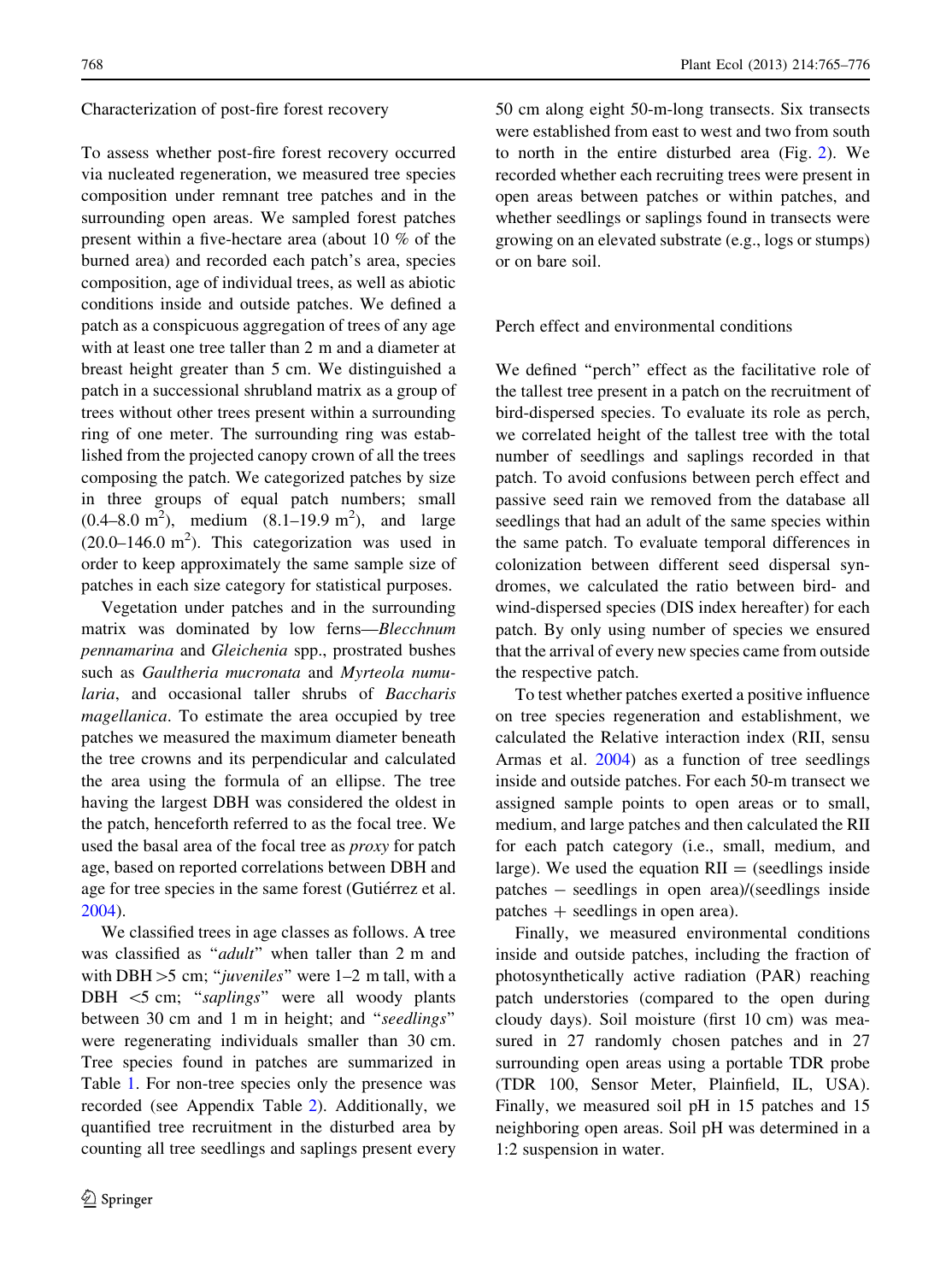| <b>Species</b>          | Family        | Seed dispersal<br>syndrome | Number of<br>individuals | Times recorded<br>as focal | Percentage<br>of young |                | Percentage on<br>elevated<br>surfaces |                          |
|-------------------------|---------------|----------------------------|--------------------------|----------------------------|------------------------|----------------|---------------------------------------|--------------------------|
|                         |               |                            |                          |                            | Inside                 | Outside        | Inside                                | Outside                  |
| Drimys winteri          | Winteraceae   | Ornithochory               | 293                      | 57                         | 94.84                  | 5.16           | 1.0                                   | 87.5                     |
| Eucryphia cordifolia    | Eucryphiaceae | Anemochory                 | 191                      | 16                         | 96.61                  | 3.39           | 25.0                                  | 100                      |
| Tepualia stipularis     | Myrtaceae     | Anemochory                 | 144                      | 9                          | 100                    | $\overline{0}$ | $\mathbf{0}$                          |                          |
| <i>Amomyrtus</i> sp     | Myrtaceae     | Ornithochory               | 122                      | 7                          | 98.81                  | 1.19           | 50.0                                  | 100                      |
| Podocarpus nubigenus    | Podocarpaceae | Ornithochory               | 126                      |                            | 93.48                  | 6.52           | 53.8                                  | 100                      |
| Raukaua laetevirens     | Araliaceae    | Ornithochory               | 96                       | $\overline{2}$             | 100                    | $\Omega$       | 12.5                                  | $\overline{\phantom{0}}$ |
| Gevuina avellana        | Proteaceae    | Mammalochory               | 30                       | $\overline{2}$             | 89.47                  | 10.53          | $\mathbf{0}$                          | 100                      |
| Embothrium coccineum    | Proteaceae    | Anemochory                 | 18                       | 10                         | 100                    | $\theta$       | $\mathbf{0}$                          | -                        |
| Nothofagus nítida       | Nothofagaceae | Anemochory                 | 18                       | 7                          | 100                    | $\Omega$       | 66.6                                  | $\Omega$                 |
| Weinmannia trichosperma | Cunoniaceae   | Anemochory                 | 10                       | $\theta$                   | 100                    | $\theta$       | $\mathbf{0}$                          |                          |
| Caldcluvia paniculata   | Cunoniaceae   | Ornithochory               | 4                        | $\theta$                   | 100                    | $\Omega$       | $\Omega$                              |                          |

<span id="page-4-0"></span>Table 1 Tree species found in the post-fire, disturbed area and their dispersal syndromes (from Armesto and Rozzi [1989\)](#page-9-0)

Trees of all ages were counted inside 117 forest patches and outside patches along eight, 50-m-long transects. Species are ordered according to their abundances (number of individuals counted). ''Young'' comprises both seedlings and saplings

### Statistical analysis

To test whether patches acted as regeneration nuclei, we correlated the basal area of the focal tree with the number of established trees, tree species richness, and total patch area. We used standard major axis regression, which is more appropriate than standard linear regression, when both the dependent and the independent variables are measured with error (Warton et al. [2006\)](#page-11-0). To assess whether open areas and patches differed in number of seedlings and preferred substrates, we used a  $\chi^2$  test.

The relationship between total number of seedlings and perch height was determined using quantile regression (quantreg package in R), which allows regression lines to be fit to the upper boundary of a bivariate dataset as well as through the center of the relationship (Cade and Noon [2003\)](#page-10-0). This approach was used because the bivariate plot, between perch height (i.e., height of the tallest tree and number of seedlings) appeared wedge-shaped, with much greater variance in number of seedlings for large trees. This could suggest that perch height only limits seedling numbers when other (unquantified) factors are no longer limiting, and so defining the upper boundary of the relationship is important (Cade and Noon [2003](#page-10-0)). We also evaluated whether the relationship between perch height and regenerating individuals differed between bird- and winddispersed species using a logistic regression where the presence of seedlings was the dependent variable and perch height was the independent variable. We used a  $g/m$  function with a logit link in  $R$ ; models were run independently for individuals of wind- and bird-dispersed origin.

Data on soil pH, soil water content, and % PAR were compared among patch categories and between patches and open areas. A one-way ANOVA and a posteriori Tukey's test were used to assess the significance of differences between patch-size categories and open areas.

Finally, to evaluate facilitation we ran a one-way ANOVA and a posteriori Tukey's tests to evaluate differences in RII among patch-size categories. Statistical analyses were conducted using R 2.5.1 software (R Development Core Team [2005\)](#page-10-0).

# Results

# Evidence for nucleation

A total of 117 regenerating patches were identified in our 5-ha field site (Fig. [2](#page-5-0)); mean patch size was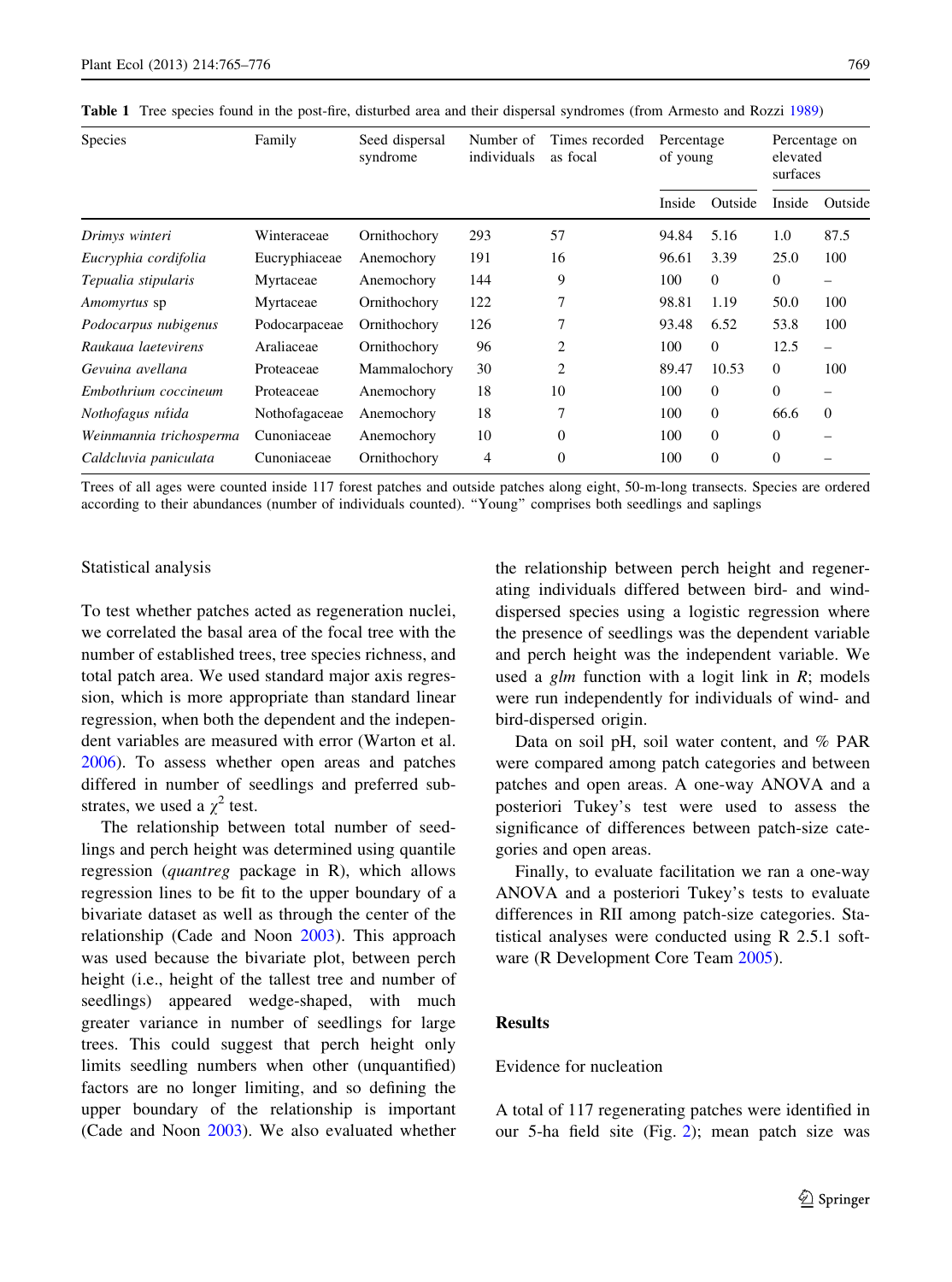<span id="page-5-0"></span>

Fig. 2 Aerial photograph of the five-hectare area affected by an anthropogenic fire 50 years ago in SDBD, Chiloé Island, Chile. Discrete tree patches and the matrix of ferns and prostrate shrubs can be distinguished. Surrounding areas are remnant evergreen forests, not burned. White lines represent the eight 50-m-long transects, six of them with W–E orientation and two with N–S orientation. Dashed line shows the limits of the study area

 $15.4 \pm 2.6$  m<sup>2</sup> (mean  $\pm$  1 SE) ranging from 0.03 to 160 m<sup>2</sup>, and mean height and DBH of focal trees were  $4.9 \pm 0.3$  m and  $14.5 \pm 1.3$  cm, respectively. We found a total of 1,052 trees of all ages in the 117 regenerating patches. Drimys winteri was the most common tree species in regenerating patches, with 293 individuals present in 86 % of the patches. Four species followed in frequency: Eucryphia cordifolia (49 %), Tepualia stipularis (42 %), Amomyrtus spp. (combining A. meli and A. luma, 39 %), and P. nubigena (31 %). A fleshy-fruited species with birddispersed seeds, D. winteri, was the focal tree in about half (49 %) the patches, while *Eucryphia cordifolia* and Embothrium coccineum, both wind-dispersed, were the focal trees in 14 and 8 % of patches, respectively. The remaining 29 % of patches had other seven tree species as focal trees (Table [1](#page-4-0)).

Larger and older focal trees in patches were associated with richer assemblages of tree species of all ages, which in turn were associated with increasing patch area. The positive correlation between basal area of the focal tree in a given patch and the number of all trees in the patch ( $R^2 = 0.36, F_{1,59} = 34, P < 0.0001$ ; Fig. [3a](#page-6-0)) indicated that recruitment increased as patches aged. The same relationship was found for number of woody species per patch  $(R^2 = 0.41,$  $F_{1,59} = 41, P < 0.0001$ ; Fig. [3](#page-6-0)b). Overall, there was a positive relationship between basal area of the focal tree and total patch area  $(R^2 = 0.65, F_{1.59} = 113,$  $P < 0.0001$ ; Fig. [3](#page-6-0)c).

As expected, there were clear differences in tree recruitment between patches and the open matrix without trees, with higher regeneration in patches and almost null outside them. We recorded 11 species in all patches and only 5 species of trees in open areas with more than 60 % juveniles (Table [1](#page-4-0)). Along the eight transects in the disturbed area, we found a total of 310 tree seedlings, from which 94 % occurred in patches and only 6 % in open areas ( $\chi^2 = 556$ ;  $P < 0.0001$ ). We found twice as many seedlings of fleshy-fruited than non-fleshy-fruited species in the entire field site (67 vs. 29 %, respectively,  $\chi^2 = 85$ ;  $P < 0.0001$ ). This difference held for seedlings and saplings found within patches (67 % bird, vs. 30 % wind,  $\chi^2 = 78$ ;  $P < 0.0001$ ) and outside patches (67 % bird, vs. 22 % wind,  $\chi^2 = 5.5$ ;  $P < 0.02$ ). Finally, RII increased with patch-size category; however, significant differences were only found between small and large patches  $(F_{2,21} = 4.28, P = 0.02;$ Tukey's test,  $P = 0.02$ ; Fig. [4](#page-6-0)). Differences between small and medium, and medium and large patches were not statistically different (Tukey's test,  $P = 0.3$ ) and  $P = 0.36$ , respectively; Fig. [4](#page-6-0)). Furthermore, small patches had higher variance and larger patches had the lowest ( $\sigma^2 = 0.43$  and 0.009, respectively; Fig. [4\)](#page-6-0).

#### Perch effect

Patches with taller trees accumulated more seedlings and saplings than patches with shorter trees, or shorter perches, irrespective of the dispersal syndrome of the recruited individuals. In general, there was a positive relationship between height of focal trees and the number of seedlings and saplings recruited in any given patch (Fig. [5a](#page-7-0)); however, the 65th quantile line was the first to be significantly different from zero (Fig. [5](#page-7-0)a) which suggests that this correlation does not hold for short trees. The slopes of the 75th and 95th lines differed from one another ( $t = 8.23$ ,  $df = 189$ ,  $P < 0.001$ ), thus taller trees indeed promoted species recruitment across regenerating patches (Fig. [5a](#page-7-0)). This was further confirmed by the results of the logistic regression, particularly for individuals with bird-dispersed seeds. Seedlings and saplings of birddispersed seeds increased with perch height  $(a = 0.16 \pm 0.05, Z = 3.24, P < 0.001, n = 105),$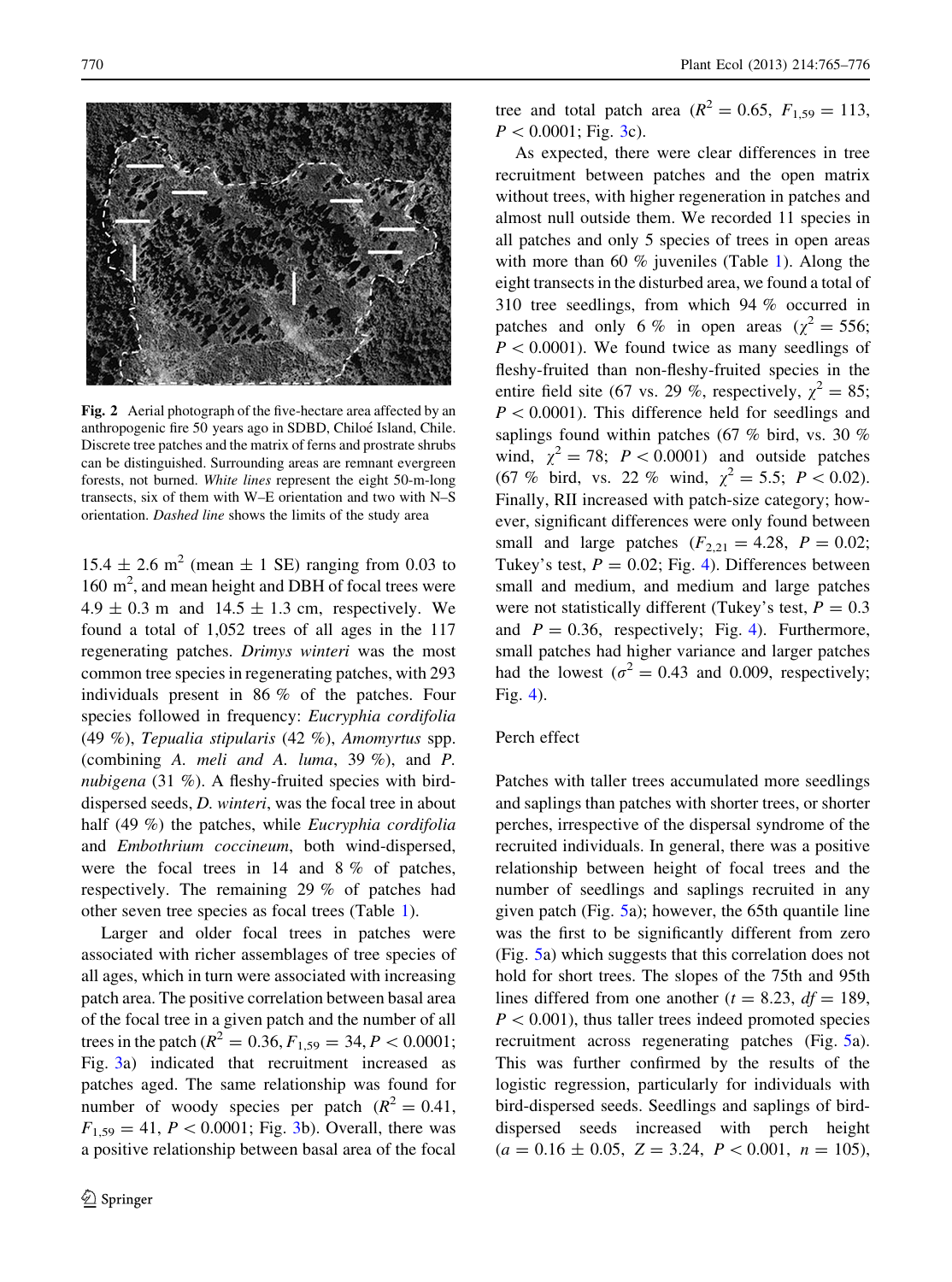<span id="page-6-0"></span>

Fig. 3 Positive relationships between basal area of focal trees with DBH greater than 5 cm  $(n = 60)$ , and number of trees of all ages present in a patch (a), number of tree species of all woody species  $(b)$  and total patch area  $(c)$ . The *solid lines* drawn in each panel are type II regressions; dashed lines represent 95 %

whereas tree height was irrelevant for the abundance of wind-dispersed species  $(a = 0.05 \pm 0.03,$  $Z = 1.49$ ,  $P = 0.13$ ,  $n = 105$ ). When we analyzed the proportion of bird versus wind-dispersed species, we found that wind-dispersed tree species were less frequently present in patches than bird-dispersed species; in only 7 out of 117 patches the DIS index remained below 1, which is the value when species with bird or wind dispersal syndromes are equally present in a patch. Thus, those 7 patches had more recruitment of wind-dispersed than bird-dispersed species. In the other 110 patches bird-dispersed species dominated the assemblage and remained dominant through successional time. Species with wind-dispersed seeds showed a tendency to arrive in



Fig. 4 Positive effect of patch size on relative interaction index (RII). Points represent mean values of RII for the three different patch-size categories (mean  $\pm$  SE,  $n = 8$ ). Different letters indicate statistically significant differences among patch sizes (Tukey's HSD test;  $P < 0.001$ )

confidence intervals. For a slope  $= 0.83, 95\%$  CI  $= 0.68, 1.02,$ and elevation = 2.34, 95 % CI = 2.01, 2.68; **b** slope = 0.57, 95 % CI = 0.47, 0.69, and elevation = 1.64, 95 % CI = 1.42, 1.86; and **c** slope = 0.94, 95 % CI = 0.81, 1.10, and elevation = 2.83, 95 % CI = 2.56, 3.10

greater numbers to bigger, potentially older patches, and thus the DIS index tended to decline from about 5 to 1.5 with patch area (Fig. [5b](#page-7-0)).

# Environmental conditions

Abiotic conditions differed significantly between established patches and surrounding open areas (Fig. [6](#page-7-0)). PAR inside patches was 41 % lower than that measured in open areas  $(F_{1,52} = 34.09)$ ,  $P < 0.0001$ ). No differences in PAR were recorded among patches ( $F_{2,24} = 1.26$ ,  $P = 0.3$ ; Fig. [6a](#page-7-0)). Soil water content was 25 % higher in open areas compared to regeneration patches  $(F_{2,213} = 20.43)$ ,  $P < 0.0001$ ) all year round  $(F_{9,200} = 20.88,$  $P < 0.0001$ , with the highest difference recorded in winter (June–August), when soils in open areas become saturated  $(F_{3,212} = 9.8, P < 0.0001;$ Fig. [6b](#page-7-0)). Among parches, soil moisture was higher in small patches (area  $\langle 8 \text{ m}^2 \rangle$ , compared to medium and large patches, but this only happened during winter months ( $F_{6,96} = 4.8, P < 0.001$ , Tukey's test,  $P < 0.0001$ ; Fig. [6b](#page-7-0)). No differences were detected in soil pH between patches and open areas  $(4.58 \pm 0.07)$ and  $4.7 \pm 0.08$ , respectively;  $F_{1,28} = 2.15$ ,  $P = 0.15$ ), or among patches  $(F_{3,26} = 1.08)$  $P = 0.37$ . Finally, analyses of substrate showed that 82 % of tree seedlings found outside the patches were growing on elevated substrates, while inside the patches only 28 % of the seedlings were found to be growing on elevated substrates ( $\chi^2 = 21.57$ ;  $P < 0.0001$ ; Table [1\)](#page-4-0).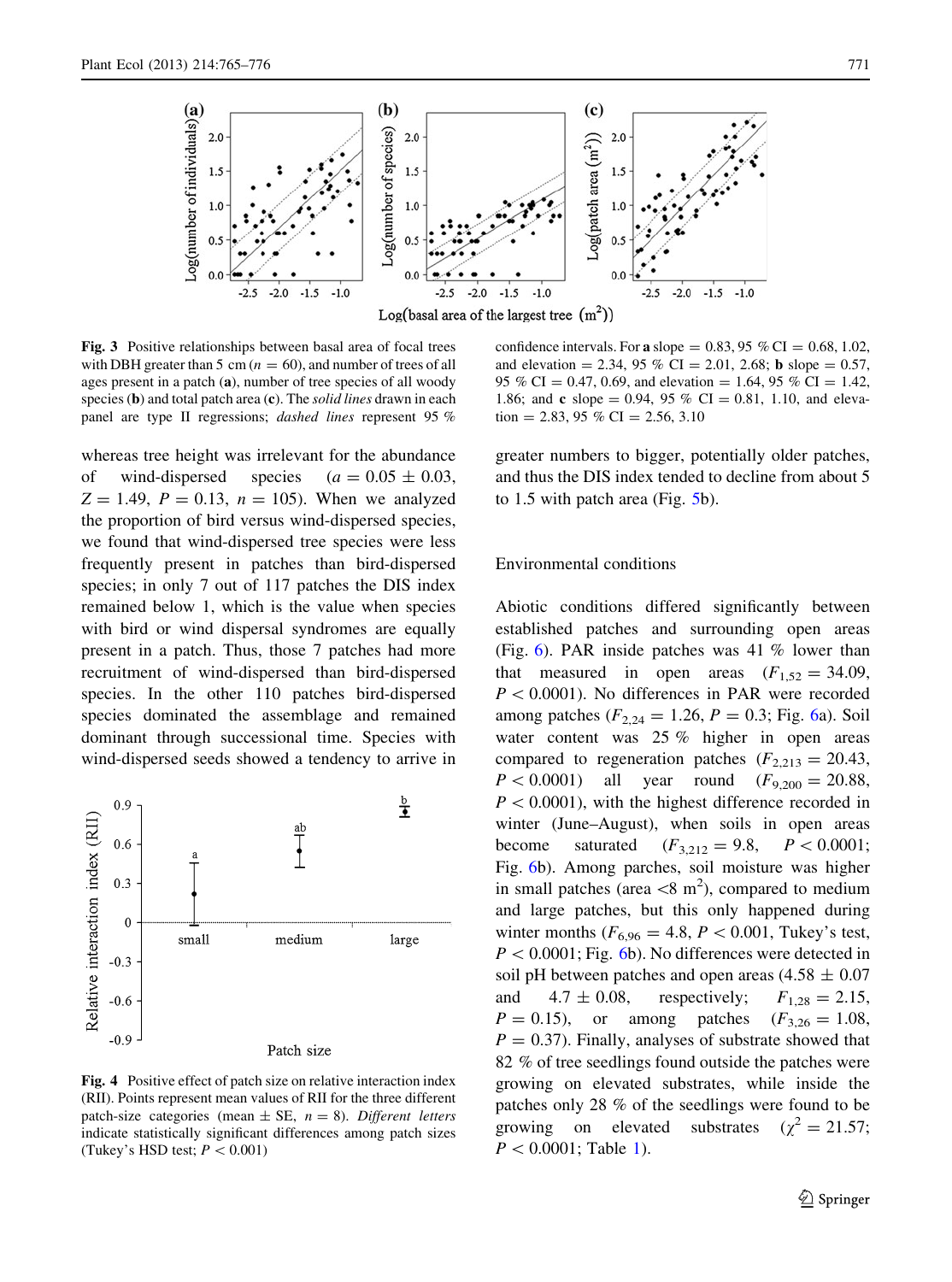<span id="page-7-0"></span>

Fig. 5 a Number of seedlings growing on patches as a function of height of the tallest tree or perch. Dotted and dashed lines represent 20th and 50th quantile lines with slopes no different from zero (slopes =  $0.16$ ,  $95\%$  CI = 0, 0.29). Solid lines represent 70th and 95th quantile lines (slopes  $= 0.64$ , 95 %)

## Discussion

Our results show that 50 years after a human-set fire, forest succession occurs through nucleation where remnant patches acted as recruitment ''nuclei,'' disseminating seeds for the establishment of new patches, but also acting as ''sinks'' for propagules produced by trees in other patches or nearby forests. In addition, seed rain in the shrubland matrix was much lower than in patches with tall trees; hence patches facilitated recruitment by providing more suitable sites and shelter, while at the same time attracted dispersers of fleshy fruits.



 $CI = 0.53, 1.02$  and 1.03, 95 %  $CI = 0.75, 1.66$ , respectively). b Changes in the ratio between the number of bird-dispersed/ wind-dispersed woody species (DIS Index) as a function of the basal area of the focal tree (a proxy of patch age)

Existing patches in the burned area, irrespective of whether focal trees were fire remnants or new colonisers, grew and expanded over time, leading by coalescence to a closed canopy (Fig. [2](#page-5-0)). The positive correlation between basal area of the focal tree in each patch (a proxy of patch age) and whole patch area supports the argument that patches are expanding into the surrounding open areas (Fig. [3\)](#page-6-0). Furthermore, we only found 18 woody seedlings and saplings growing in areas outside patches. By contrast, in a similar area under tree patches we recorded around 300 tree seedlings and saplings. Studies of secondary forest succession have reported that tree seedling abundance



Fig. 6 a Percentage of photosynthetically active radiation, PAR (mean  $\pm$  SE,  $n = 9$ ), measured in small, medium, and large patches and in the matrix of ferns and prostate shrubs. Different letters indicate statistically significant differences

among microsites (Tukey's HSD test;  $P < 0.001$ ). **b** Differences in soil water content  $(\%)$  between microsites in different size tree patches and in open areas (mean  $\pm$  SE,  $n = 9$ )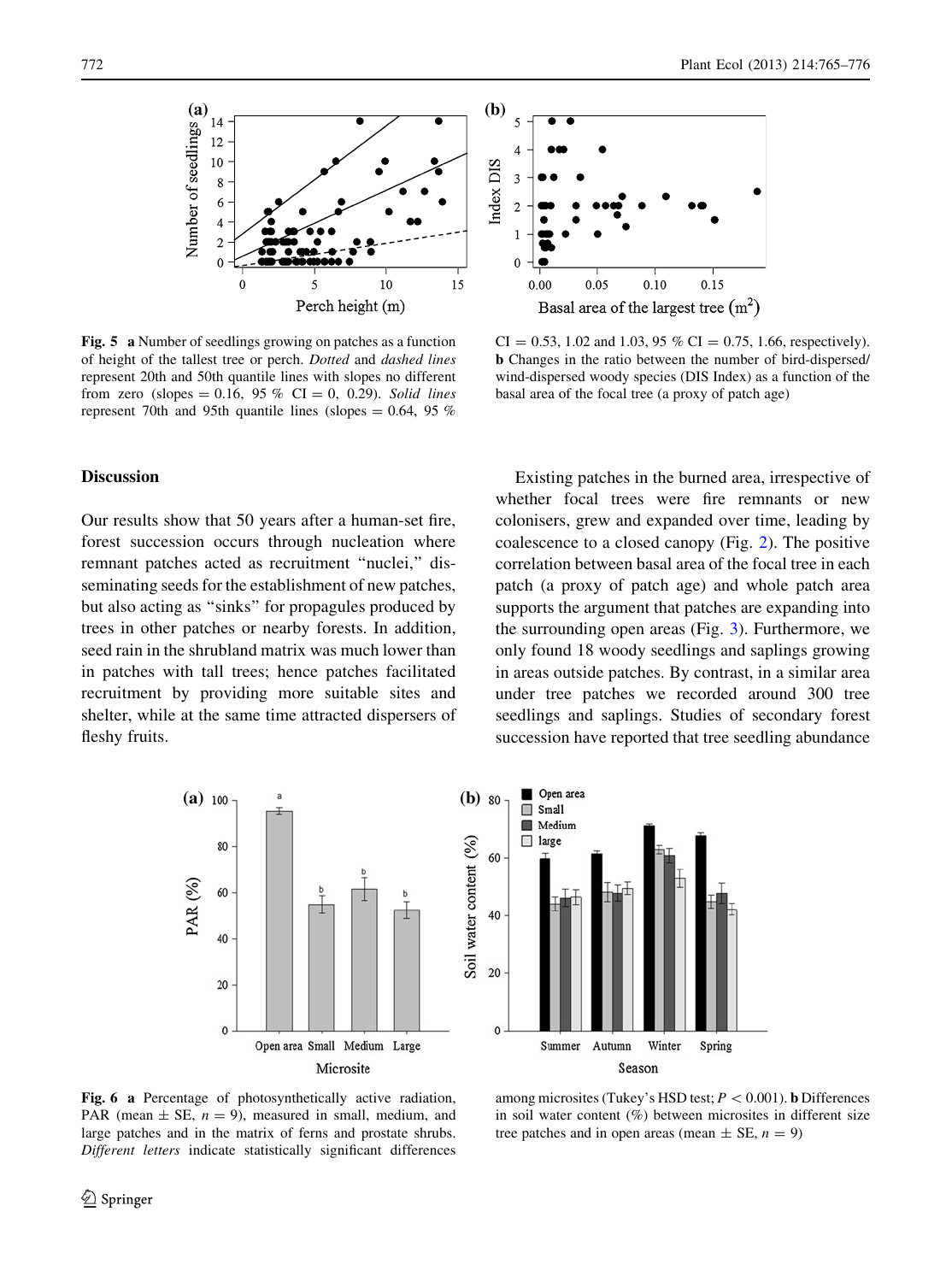under post-disturbance ''legacies'' tends to be higher than in open areas without woody cover because of different constraints on recruitment (Verdu $i$  and Gar-cía-Fayos [1996;](#page-11-0) Bustamante-Sánchez et al. [2011](#page-10-0)). We conclude from our results that conditions outside patches are unsuitable for tree recruitment, while trees established in regenerating patches modify their immediate surroundings to facilitate the recruitment of additional tree species (Fig. [4\)](#page-6-0).

One effective mechanism that promotes patch expansion is the perch effect that tall trees have within regeneration nuclei. We found that tall trees have strong positive effects on the number of seedlings and saplings in patches (Fig. [5](#page-7-0)a), emphasizing the importance of bird dispersal in the process of forest recovery (Armesto et al. [1996,](#page-10-0) [2001](#page-10-0); Bustamante-Sánchez et al. [2011\)](#page-10-0). Our quantile regression results suggest that smaller trees are less effective as perches, since patches with small trees tend to accumulate fewer individuals; thus the strongest correlation between perch height and number of seedlings was found for tall trees. This is in accordance with previous studies; in a degraded sub-tropical forest in eastern Australia, bird-dispersed seeds were more abundant under artificial perches that were 6 m tall than under 3-m-tall perches (Toh et al. [1999\)](#page-11-0). However, as perch effect alone cannot explain nucleation it is important to evaluate facilitation processes as well. We found that facilitation is also crucial for forest recovery given that soil waterlogging seems to be a strong abiotic filter for tree seedling establishment in these post-disturbed soils (Díaz and Armesto  $2007$ ). Thus although we found that soil humidity was lower in larger patches, and these patches offered more favorable conditions for seedling establishment (Fig. [4\)](#page-6-0), further studies are required to disentangle the relative effects of these covarying factors.

Soil waterlogging has been identified as a major impediment for tree species survival and growth (Sun et al. [1995](#page-10-0); Díaz et al. [2007;](#page-10-0) Gaxiola et al. [2010](#page-10-0)). Hence, human disturbances can create new conditions where only few species from temperate forests thrive (Díaz et al.  $2007$ ). This may explain why more than 90 % of established trees were found in regenerating patches. Furthermore, those tree seedlings and saplings that were found outside patches were actually restricted to elevated surfaces of forest legacies left after the fire (Table [1\)](#page-4-0). In our study site, soil moisture in open areas remained above 60 % throughout the

year and exceeded 70 % during winter months (Fig.  $6b$  $6b$ ). In a previous study, Pérez et al.  $(2009)$  $(2009)$  also reported that in temperate forests of Chiloé island, southern Chile, soil moisture was significantly higher in logged than in intact forests. Furthermore, hydrologic models confirmed that soil waterlogging is a common consequence of deforestation in southern Chile and other high-latitude forests due to the combination of poor soil drainage and reduced evapotranspiration (Read and Hill [1983](#page-10-0); Díaz et al. [2007\)](#page-10-0). Hence alterations of forest structure modify soil drainage and thus conditions for species survival, favoring the development of a dense ground cover of ferns and prostrate shrubs that further restricts seedling establishment.

Soil waterlogging hampers regeneration of woody species by impeding seed germination and plant growth (Kozlowski [1997](#page-10-0); Gibbs and Greenway [2003;](#page-10-0) Díaz et al.  $2007$ ; Gaxiola et al.  $2010$ ). Thus, elevated surfaces can provide safe sites for tree recruitment because seedlings can establish above the water table level and the herbaceous and fern cover (Read and Hill  $1983$ ; Díaz and Armesto  $2007$ ; Gaxiola et al. [2008\)](#page-10-0). Studies in a temperate rain forest in southern New Zealand support this argument by showing that tree seedling recruitment occurred with higher probability on the surface of elevated trunks of tree-ferns where species escaped flooded soil conditions (Gaxiola et al. [2008\)](#page-10-0). Accordingly, the overall results from the RII analysis show a clear facilitative effect of patches on the seedling presence, and this effect increases with patch size (Fig. [4](#page-6-0)). Furthermore, small patches presented a high variance of RII values and half the transects had either negative or noninteraction at all, suggesting that smaller patches still lack the necessary properties to fully improve seedling survival. Interestingly, the only abiotic condition that presented an inverse relationship with the RII values was soil moisture. These results, together with the low number and high proportion of tree seedlings growing on elevated surfaces in the open area, evidence that waterlogged soils hamper seedling survival and that this limitation can be overcome by recruiting in medium and large patches, especially large patches that had the lowest soil moisture.

Succession theory suggests that wind-dispersed tree species may be the first colonisers of early successional sites in temperate forest, where few trees can act as perches and few bird-dispersed seeds arrive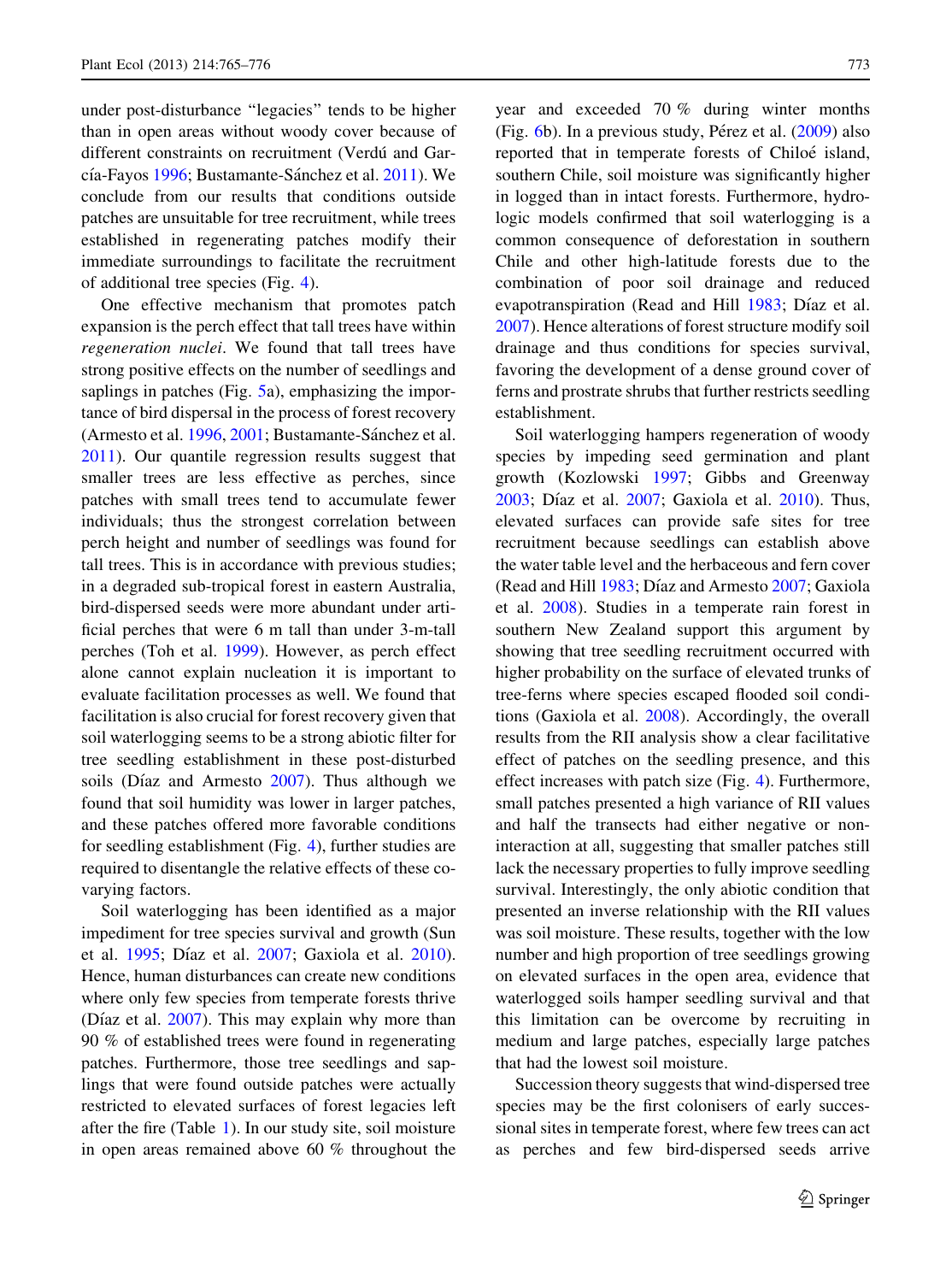<span id="page-9-0"></span>(McDonnell and Stiles [1983\)](#page-10-0). However, only 5.9 % of all patches in our study site had more wind-dispersed individuals than bird-dispersed species (Fig. [5b](#page-7-0)), and only 38 % of patches  $(n = 117)$  had a focal winddispersed tree species. Because of their large DBH and basal area in all cases, we suspect that established wind-dispersed trees are remnants from the forest before the fire, likely to have been dominated by Nothofagus (Aravena et al. 2002). Except for these legacies, most focal trees in patches were birddispersed species. We found that seedlings of winddispersed species were nearly absent from open areas, and bird-dispersed tree species were more frequent than those of wind-dispersed species in both open areas and patches. Most tree seedlings found outside patches were accounted for by P. nubigena and D. winteri, which have bird-dispersed syndromes (Table [1](#page-4-0)). D. winteri was the focal tree in 49 % of the regenerating patches, and is often considered a pioneer species in these temperate forests (Donoso et al. [2006](#page-10-0)). Feild et al. ([1998\)](#page-10-0) associated the presence of stomatal plugs in leaves of D. winteri with high survival in extremely wet soils. Similarly, Feild and Holbrook [\(2000](#page-10-0)) correlated poor stomata closure of Drimys granadensis with a higher water requirements and persistence in wet soils. Accordingly, D. winteri, may be the best suited species to colonize these highly wet soils left after fire or logging. By contrast, other common tree species from Chilean forests, P. nubigena and Nothofagus dombeyi, can be negatively affected by excess soil moisture; Gaxiola et al. [\(2010](#page-10-0)) reported extremely poor tolerance to soil waterlogging in sister species of Podocarpus and Nothofagus in New Zealand. Finally, the lack of differences in soil pH between patches and surrounding areas agree with previous reports which did not find differences in pH among successional sites (Aravena et al. 2002), suggesting that acidity is not a factor arresting succession.

Our study provides key information on natural responses of temperate rainforest to anthropogenic disturbance. We propose two complementary mechanisms, via nucleation, for the recovery of forest cover in post-fire sites that should be taken into account by restoration programs: (i) the ability to overcome waterlogging in winter, as recruiting trees must be established under remnant trees in pre-existent tree patches, or elevated surfaces where soil moisture is reduced, and (ii) the ability of newly established or

remnant trees to act as perches and attract fruit-eating birds and thus enhance recruitment of fleshy-fruited species. These two mechanisms lead to patch growth and coalescence. Further studies should focus on the relative contributions of the perch effect and facilitation processes.

Acknowledgments We acknowledge support from Fondecyt-FONDAP 1501-0001 to the Center for Advanced Studies in Ecology and Biodiversity, Pontificia Universidad Católica de Chile, Iniciativa Cientifica Milenio P05-002, and Grant PFB 23 from CONICYT to the Instituto de Ecologia y Biodiversidad (IEB). This is a contribution to the Research Program of the LTSER Network at Estación Biológica Senda Darwin, Chiloé, Chile, and to the Biogeochemistry Laboratory, Pontificia Universidad Católica de Chile. We appreciate the field assistance and advice of Cristina Armas, Juan de Dios Miranda, Francisco Padilla, Juan Luis Celis, and Lorena Suárez.

## Appendix

See Table 2.

Table 2 Non-tree woody species found in the post-fire, disturbed area and their dispersal syndromes (Armesto and Rozzi 1989)

| <b>Species</b>         | Family         | Seed dispersal<br>syndrome |  |  |
|------------------------|----------------|----------------------------|--|--|
| Chusquea quila         | Poaceae        | Mammalochory               |  |  |
| Griselinia sp          | Griseliniaceae | Ornithochory               |  |  |
| Luzuriaga sp           | Luzuriagaceae  | Ornithochory               |  |  |
| Myrceugenia parviflora | Myrtaceae      | Ornithochory               |  |  |
| Philesia magellanica   | Philesiaceae   | Ornithochory               |  |  |

For non-tree woody species only the presence or absence was recorded

## References

- Aravena JC, Carmona MR, Pérez CA, Armesto JJ (2002) Changes in tree species richness, stand structure and soil properties in a successional chronosequence in northern Chiloe´ Island, Chile. Rev Chil Hist Nat 75:339–360
- Armas C, Ordiales R, Pugnaire FI (2004) Measuring plant interactions: a new comparative index. Ecology 85:2682–2686
- Armas C, Rodríguez-Echeverría S, Pugnaire FI (2011) A field test of the stress-gradient hypothesis along an aridity gradient. J Veg Sci 22:818–827
- Armesto JJ, Rozzi R (1989) Seed dispersal syndromes in the rain forest of Chiloe: evidence for the importance of biotic dispersal in a temperate rain forest. J Biogeogr 16:219–226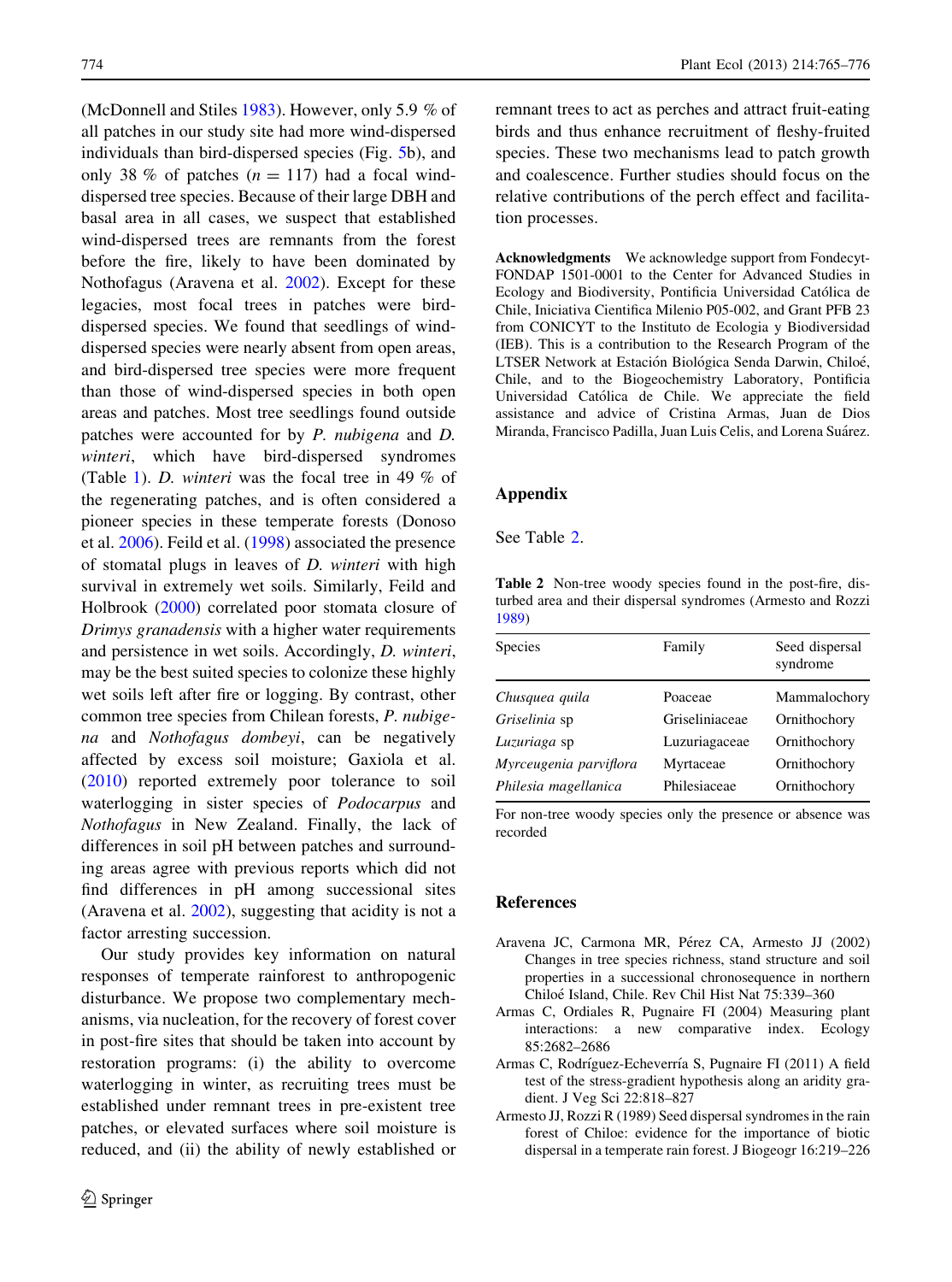- <span id="page-10-0"></span>Armesto JJ, Aravena JC, Pérez C, Arroyo MTK (1996) Bosques templados de la Cordillera de la Costa. In: Armesto JJ, Villagrán C, Arroyo MTK (eds) Ecologia de los bosques nativos de Chile. Editorial Universitaria, Santiago, pp 199–214
- Armesto JJ, Díaz I, Papic C, Willson MF (2001) Seed rain of fleshy and dry propagules in different habitats in the temperate rainforests of Chiloé Island, Chile. Austral Ecol 26:311–320
- Baribault TW, Kobe RK (2011) Neighbour interactions strengthen with increased soil resources in a northern hardwood forest. J Ecol 99:1358–1372
- Bertness MD, Callaway RM (1994) Positive interactions in communities. Trends Ecol Evol 9:191–193
- Bustamante-Sánchez M, Armesto JJ, Halpern CB (2011) Biotic and abiotic controls on tree colonization in three early successional communities of Chiloé Island, Chile. J Ecol 99:288–299
- Cade BS, Noon BR (2003) A gentle introduction to quantile regression for ecologists. Front Ecol Environ 1:412–420
- Carmona MR, Armesto JJ, Aravena JC, Perez CA (2002) Coarse woody debris biomass in successional and primary temperate forests in Chiloe Island, Chile. For Ecol Manag 164:265–275
- Corbin JD, Holl KD (2012) Applied nucleation as a forest restoration strategy. For Ecol Manag 265:37–46
- Di Castri F, Hajek ER. 1976. Bioclimatologia de Chile. Vicerrectoría Académica, Universidad de Chile, Santiago, Chile
- Díaz MF, Armesto JJ (2007) Limitantes físicos y bióticos de la regeneración arbórea en matorrales sucesionales de la Isla Grande de Chiloe´, Chile. Rev Chil Hist Nat 80:13–26
- Díaz MF, Bigelow S, Armesto JJ (2007) Alteration of the hydrologic cycle due to forest clearing and its consequences for rainforest succession. For Ecol Manag 244:32–40
- Donoso C, Escobar B, Donoso P, Utreras F (2006) Drimys winteri. In: Donoso C (ed) Las especies arbóreas de los bosques templados de Chile y Argentina, 1a edn. Autoecología, Chile, pp 220-232
- Feild TS, Holbrook NM (2000) Xylem sap flow and stem hydraulics of the vesselless angiosperm Drimys granadensis (Winteraceae) in a Costa Rican elfin forest. Plant, Cell Environ 23:1067–1077
- Feild TS, Zwieniecki MA, Donoghue MJ, Holbrook NM (1998) Stomatal plugs of Drimys winteri (Winteraceae) protect leaves from mist but not drought. Proc Natl Acad Sci USA 95:14256–14259
- Franks SJ (2003) Facilitation in multiple life-history stages: evidence for nucleated succession in coastal dunes. Plant Ecol 168:1–11
- Gaxiola A, Burrows LE, Coomes DA (2008) Tree fern trunks facilitate seedling regeneration in a productive lowland temperate rain forest. Oecologia 155:325–335
- Gaxiola A, McNeill SM, Coomes DA (2010) What drives retrogressive succession? Plant strategies to tolerate infertile and poorly drained soils. Funct Ecol 24:714–722
- Gibbs J, Greenway H (2003) Mechanism of anoxia tolerance in plants. I. Growth, survival and anaerobic catabolism. Funct Plant Biol 30:1–47
- Gómez-Aparicio L (2009) The role of plant interactions in the restoration of degraded ecosystems: a meta-analysis across life-forms and ecosystems. J Ecol 97:1202–1214
- Guevara S, Purata SE, Maarel E (1986) The role of remnant forest trees in tropical secondary succession. Plant Ecol 66:77–84
- Gutiérrez AG, Armesto JJ, Aravena JC (2004) Disturbance and regeneration dynamics of an old-growth North Patagonian rain forest in Chiloe Island, Chile. J Ecol 92:598–608
- He Q, Bertness MD, Altieri AH (2013) Global shifts towards positive species interactions with increasing environmental stress. Ecol Lett. (in press)
- Holl KD, Loik ME, Lin EH V, Ia Samuels (2000) Tropical montane forest restoration in Costa Rica: overcoming barriers to dispersal and establishment. Restor Ecol 8:339–349
- Holz A, Veblen TT (2011) The amplifying effects of humans on fire regimes in temperate rainforests in western Patagonia. Palaeogeogr Palaeoclimatol Palaeoecol 311:82–92
- Holzapfel C, Tielbörger K, Parag HA, Kigel J, Sternberg M (2006) Annual plant–shrub interactions along an aridity gradient. Basic Appl Ecol 7:268–279
- Kawai T, Tokeshi M (2007) Testing the facilitation-competition paradigm under the stress-gradient hypothesis: decoupling multiple stress factors. Proc Biol Sci 274:2503–2508
- Kinhal V, Parthasarathy N (2010) Nucleated succession by an endemic palm Phoenix pusilla enhances diversity of woody species in the arid Coromandel Coast of India. AoB Plants 2010:plq007
- Kozlowski TT (1997) Responses of woody plants to flooding and salinity. Tree Physiol 17:490–490
- Lusk CH (1995) Seed size, establishment sites and species coexistence in a Chilean rainforest. J Veg Sci 6:249–256
- McDonnell MJ, Stiles EW (1983) The structural complexity of old field vegetation and the recruitment of bird-dispersed plant species. Oecologia 56:109–116
- Milton SJ, Wilson JRU, Richardson DM, Seymour CL, Dean WRJ, Iponga DM, Proches Ş (2007) Invasive alien plants infiltrate bird-mediated shrub nucleation processes in arid savanna. J Ecol 95:648–661
- Pausas JG, Bonet A, Maestre FT, Climent A (2006) The role of the perch effect on the nucleation process in Mediterranean semi-arid oldfields. Acta Oecol 29:346–352
- Pérez CA, Carmona MR, Fariña JM, Armesto JJ (2009) Selective logging of lowland evergreen rainforests in Chiloe´ Island, Chile: effects of changing tree species composition on soil nitrogen transformations. For Ecol Manag 258:1660–1668
- R Deveolpment Core Team (2005) ROYAL: a language and environment for statistical computing. R Foundation for Statistical Computing. J R Stat Soc 57:289–300
- Read J, Hill R (1983) Rainforest invasion onto Tasmanian oldfields. Aust J Ecol 8:149–161
- Rubio-Casal AE, Castillo JM, Luque CJ, Figueroa ME (2001) Nucleation and facilitation in salt pans in Mediterranean salt marshes. J Veg Sci 12:761–770
- Schlawin JR, Zahawi RA (2008) ''Nucleating'' succession in recovering neotropical wet forests: the legacy of remnant trees. J Veg Sci 19:485–492
- Sun OJ, Sweet GB, Whitehead D, Buchan GD (1995) Physiological responses to water stress and waterlogging in Nothofagus species. Tree Physiol 15:629–638
- Tewksbury JJ, Lloyd JD (2001) Positive interactions under nurse-plants: spatial scale, stress gradients and benefactor size. Oecologia 127:425–434